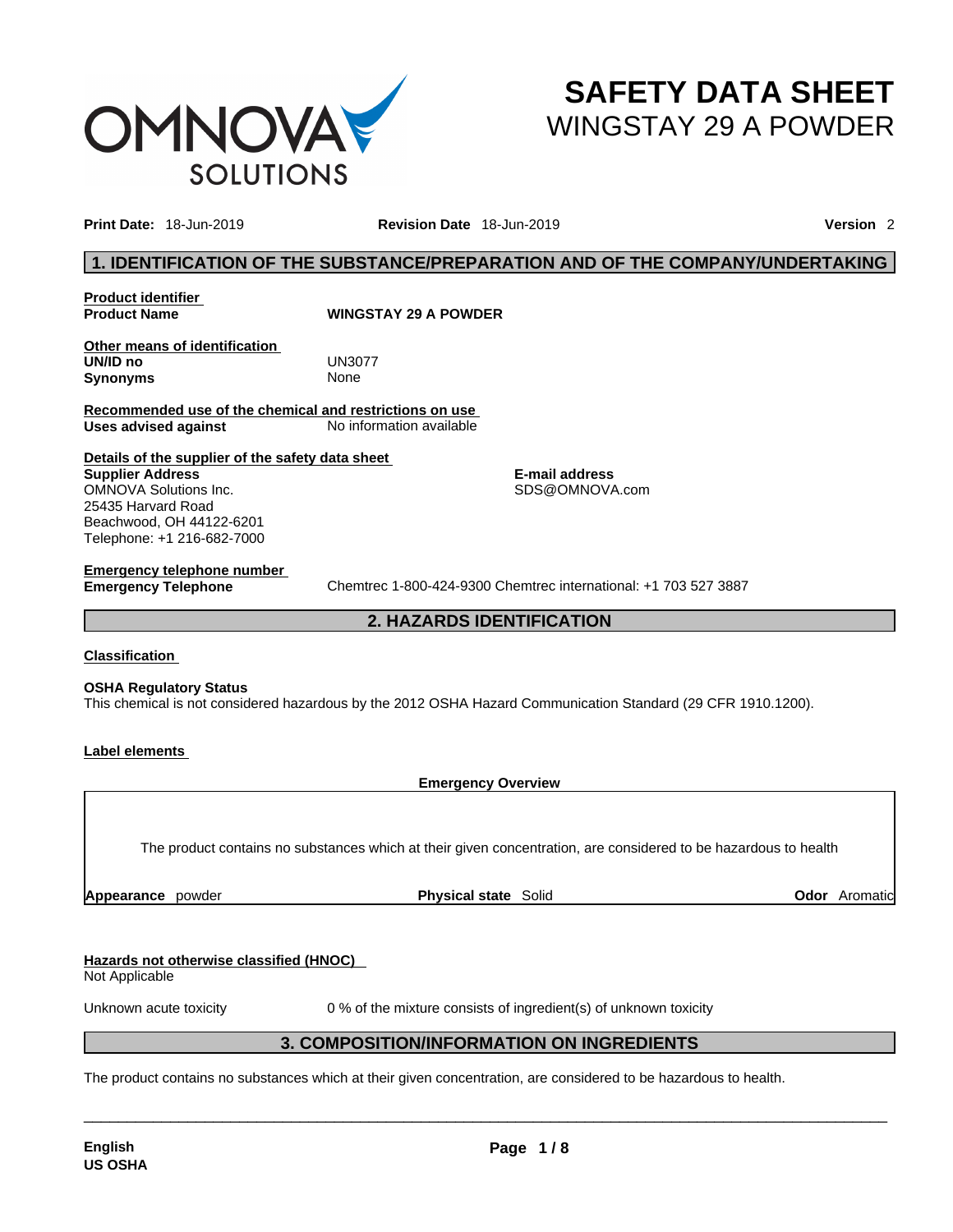# **4. FIRST AID MEASURES**

.

#### **Description of first aid measures**

| Eye contact                                                 | Rinse thoroughly with plenty of water, also under the eyelids. Call a physician immediately. |
|-------------------------------------------------------------|----------------------------------------------------------------------------------------------|
|                                                             | Particles should be removed from the eye by trained medical personnel only.                  |
| <b>Skin Contact</b>                                         | Wash off immediately with soap and plenty of water while removing all contaminated           |
|                                                             | clothes and shoes. If symptoms persist, call a physician.                                    |
| <b>Inhalation</b>                                           | Remove to fresh air. If breathing is difficult, give oxygen. If symptoms persist, call a     |
|                                                             | physician.                                                                                   |
| Ingestion                                                   | Rinse mouth. Drink plenty of water. If symptoms persist, call a physician. Do NOT induce     |
|                                                             | vomiting.                                                                                    |
| Most important symptoms and effects, both acute and delayed |                                                                                              |
| <b>Symptoms</b>                                             | No information available.                                                                    |
|                                                             | Indication of any immediate medical attention and special treatment needed                   |
|                                                             |                                                                                              |
| Note to physicians                                          | Treat symptomatically.                                                                       |

# **5. FIRE-FIGHTING MEASURES**

## **Suitable extinguishing media**

Dry chemical, CO2, water spray or regular foam. Water spray, fog or regular foam. Move containers from fire area if you can do it without risk. Dike fire-control water for later disposal.

**Unsuitable extinguishing media** Do not scatter spilled material with high pressure water streams.

# **Specific hazards arising from the chemical**

Some may burn but none ignite readily. Those substances designated with a "P" may polymerize explosively when heated or involved in a fire. Some may be transported hot.

#### **Protective equipment and precautions for firefighters**

As in any fire, wear self-contained breathing apparatus pressure-demand, MSHA/NIOSH (approved or equivalent) and full protective gear.

## **6. ACCIDENTAL RELEASE MEASURES**

#### **Personal precautions, protective equipment and emergency procedures**

| <b>Personal precautions</b>                          | Do not touch or walk through spilled material. Stop leak if you can do it without risk.                                                                                                                                                                                                                                                                                                      |  |  |
|------------------------------------------------------|----------------------------------------------------------------------------------------------------------------------------------------------------------------------------------------------------------------------------------------------------------------------------------------------------------------------------------------------------------------------------------------------|--|--|
| <b>Environmental precautions</b>                     |                                                                                                                                                                                                                                                                                                                                                                                              |  |  |
| <b>Environmental precautions</b>                     | Prevent entry into waterways, sewers, basements or confined areas.                                                                                                                                                                                                                                                                                                                           |  |  |
| Methods and material for containment and cleaning up |                                                                                                                                                                                                                                                                                                                                                                                              |  |  |
| <b>Methods for containment</b>                       | Prevent dust cloud.                                                                                                                                                                                                                                                                                                                                                                          |  |  |
| Methods for cleaning up                              | With clean shovel place material into clean, dry container and cover loosely; move<br>containers from spill area. Take up with sand or other non-combustible absorbent material<br>and place into containers for later disposal. Cover liquid spill with sand, earth or other<br>non-combustible absorbent material. Cover powder spill with plastic sheet or tarp to<br>minimize spreading. |  |  |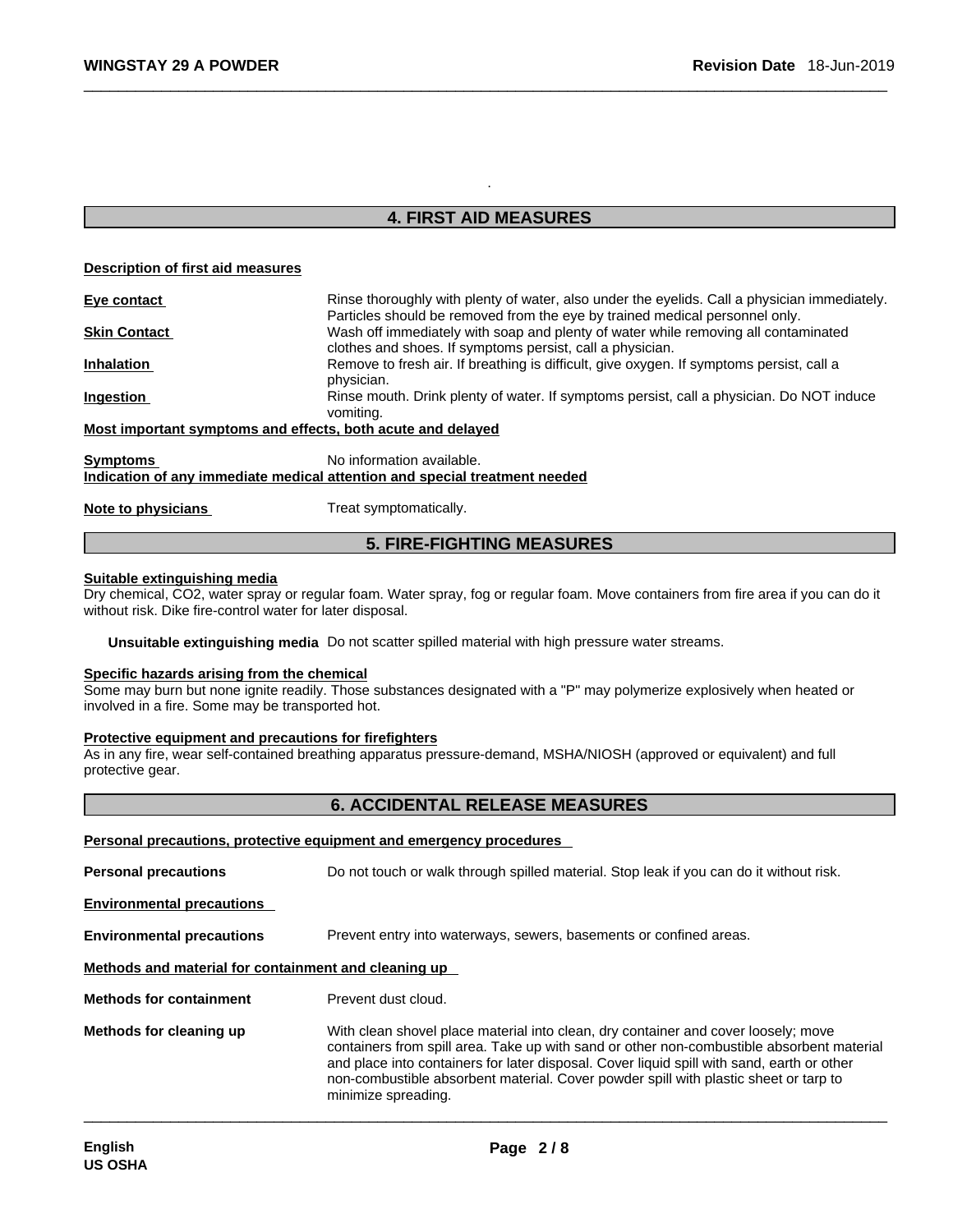# **7. HANDLING AND STORAGE**

| <b>Precautions for safe handling</b>                            |                             |                                                                                                                                                                                                                                                                                                                                  |                                    |                            |
|-----------------------------------------------------------------|-----------------------------|----------------------------------------------------------------------------------------------------------------------------------------------------------------------------------------------------------------------------------------------------------------------------------------------------------------------------------|------------------------------------|----------------------------|
| Advice on safe handling                                         |                             | Avoid contact with skin, eyes or clothing. Use personal protective equipment as required.<br>Ensure adequate ventilation, especially in confined areas. In case of insufficient ventilation,<br>wear suitable respiratory equipment.                                                                                             |                                    |                            |
| Conditions for safe storage,<br>including any incompatibilities |                             |                                                                                                                                                                                                                                                                                                                                  |                                    |                            |
| <b>Storage Conditions</b>                                       |                             | Keep in properly labeled containers. Keep containers tightly closed in a cool, well-ventilated<br>place. Keep from freezing.                                                                                                                                                                                                     |                                    |                            |
| Incompatible materials                                          |                             | None known based on information supplied.                                                                                                                                                                                                                                                                                        |                                    |                            |
|                                                                 |                             | 8. EXPOSURE CONTROLS/PERSONAL PROTECTION                                                                                                                                                                                                                                                                                         |                                    |                            |
| <b>Control parameters</b>                                       |                             |                                                                                                                                                                                                                                                                                                                                  |                                    |                            |
| <b>Exposure Guidelines</b>                                      |                             |                                                                                                                                                                                                                                                                                                                                  |                                    |                            |
| Appropriate engineering controls                                |                             |                                                                                                                                                                                                                                                                                                                                  |                                    |                            |
| <b>Engineering Controls</b>                                     |                             | <b>Showers</b><br>Eyewash stations<br>Ventilation systems.                                                                                                                                                                                                                                                                       |                                    |                            |
|                                                                 |                             | Individual protection measures, such as personal protective equipment                                                                                                                                                                                                                                                            |                                    |                            |
| <b>Eye/face protection</b>                                      |                             | Wear safety glasses with side shields (or goggles).                                                                                                                                                                                                                                                                              |                                    |                            |
| Skin and body protection                                        |                             | Wear protective gloves and protective clothing.                                                                                                                                                                                                                                                                                  |                                    |                            |
| <b>Respiratory protection</b>                                   |                             | If exposure limits are exceeded or irritation is experienced, NIOSH/MSHA approved<br>respiratory protection should be worn. Positive-pressure supplied air respirators may be<br>required for high airborne contaminant concentrations. Respiratory protection must be<br>provided in accordance with current local regulations. |                                    |                            |
| <b>General Hygiene Considerations</b>                           |                             | Handle in accordance with good industrial hygiene and safety practice.                                                                                                                                                                                                                                                           |                                    |                            |
|                                                                 |                             | 9. PHYSICAL AND CHEMICAL PROPERTIES                                                                                                                                                                                                                                                                                              |                                    |                            |
|                                                                 |                             | Information on basic physical and chemical properties                                                                                                                                                                                                                                                                            |                                    |                            |
| <b>Physical state</b><br>Appearance<br>Color                    | Solid<br>powder.<br>whitish |                                                                                                                                                                                                                                                                                                                                  | <b>Odor threshold</b><br>Odor      | Not determined<br>Aromatic |
| <b>Property</b><br>рH                                           |                             | Values                                                                                                                                                                                                                                                                                                                           | Remarks • Method<br>Not Applicable |                            |

**Melting point / freezing point** No data available **Boiling point / boiling range No information available No information available Flash point Contract Applicable Contract Applicable Not Applicable Not Applicable Evaporation rate rate**  $\blacksquare$  **Example 20** Not applicable **Flammability (solid, gas)** Noting the Second Muslim Control of the Muslim Control of the Muslim Control of the Muslim Control of the Muslim Control of the Muslim Control of the Muslim Control of the Muslim Control of the **Flammability Limit in Air Upper flammability or explosive** Noinformation available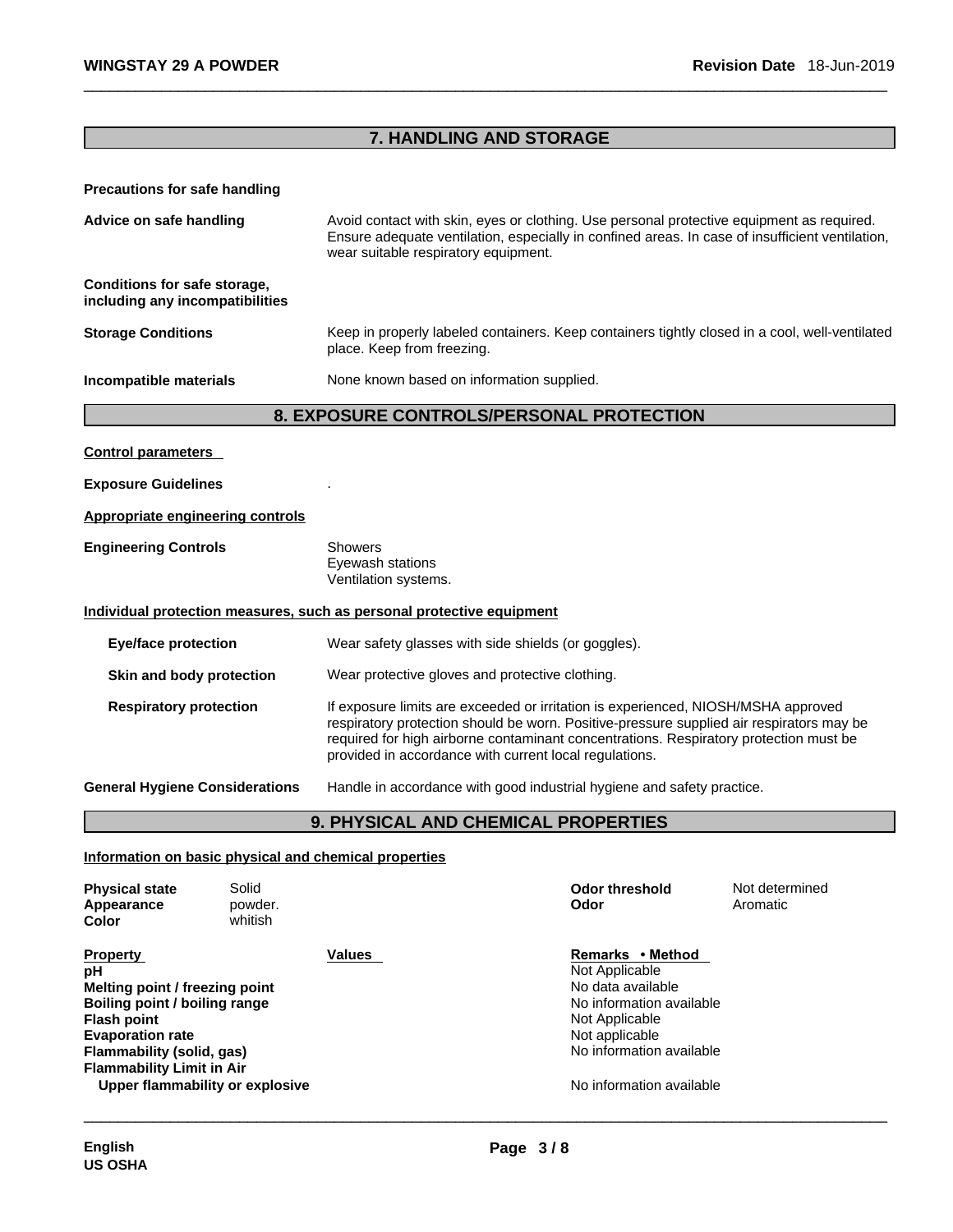|                                                             | No information available                                      |
|-------------------------------------------------------------|---------------------------------------------------------------|
|                                                             | Not applicable                                                |
|                                                             | Not applicable                                                |
| DSPDA: 1.55µg/l. 20°C (OECD<br>Guideline 105.1995)          | No information available                                      |
|                                                             | No information available                                      |
| 123.2006) - MSDPA: 5.86. 25°C<br>(OECD Guideline 123. 2006) |                                                               |
|                                                             | No data available                                             |
|                                                             | Not determined                                                |
|                                                             | Not applicable<br>Not applicable                              |
|                                                             |                                                               |
|                                                             | No information available                                      |
|                                                             |                                                               |
|                                                             | No information available                                      |
|                                                             | No information available                                      |
|                                                             | No information available                                      |
|                                                             | No information available                                      |
|                                                             |                                                               |
|                                                             | No information available<br>No information available          |
|                                                             |                                                               |
|                                                             | No information available                                      |
|                                                             | No information available                                      |
|                                                             | No information available                                      |
|                                                             | No information available                                      |
|                                                             | No information available                                      |
|                                                             | No information available                                      |
|                                                             | DSDPA: 7.71. 25°C (OECD Guideline<br>Not an explosive<br>1.36 |

# **10. STABILITY AND REACTIVITY**

# **Reactivity**

No data available

# **Chemical stability**

Stable under recommended storage conditions.

## **Possibility of hazardous reactions**

None under normal processing.

## **Conditions to avoid**

Extremes of temperature and direct sunlight.

#### **Incompatible materials**

None known based on information supplied.

#### **Hazardous decomposition products**

Carbon monoxide. Carbon dioxide (CO2). Hydrocarbons. Nitrogen oxides (NOx).

# **11. TOXICOLOGICAL INFORMATION**

 $\_$  ,  $\_$  ,  $\_$  ,  $\_$  ,  $\_$  ,  $\_$  ,  $\_$  ,  $\_$  ,  $\_$  ,  $\_$  ,  $\_$  ,  $\_$  ,  $\_$  ,  $\_$  ,  $\_$  ,  $\_$  ,  $\_$  ,  $\_$  ,  $\_$  ,  $\_$  ,  $\_$  ,  $\_$  ,  $\_$  ,  $\_$  ,  $\_$  ,  $\_$  ,  $\_$  ,  $\_$  ,  $\_$  ,  $\_$  ,  $\_$  ,  $\_$  ,  $\_$  ,  $\_$  ,  $\_$  ,  $\_$  ,  $\_$  ,

# **Information on likely routes of exposure**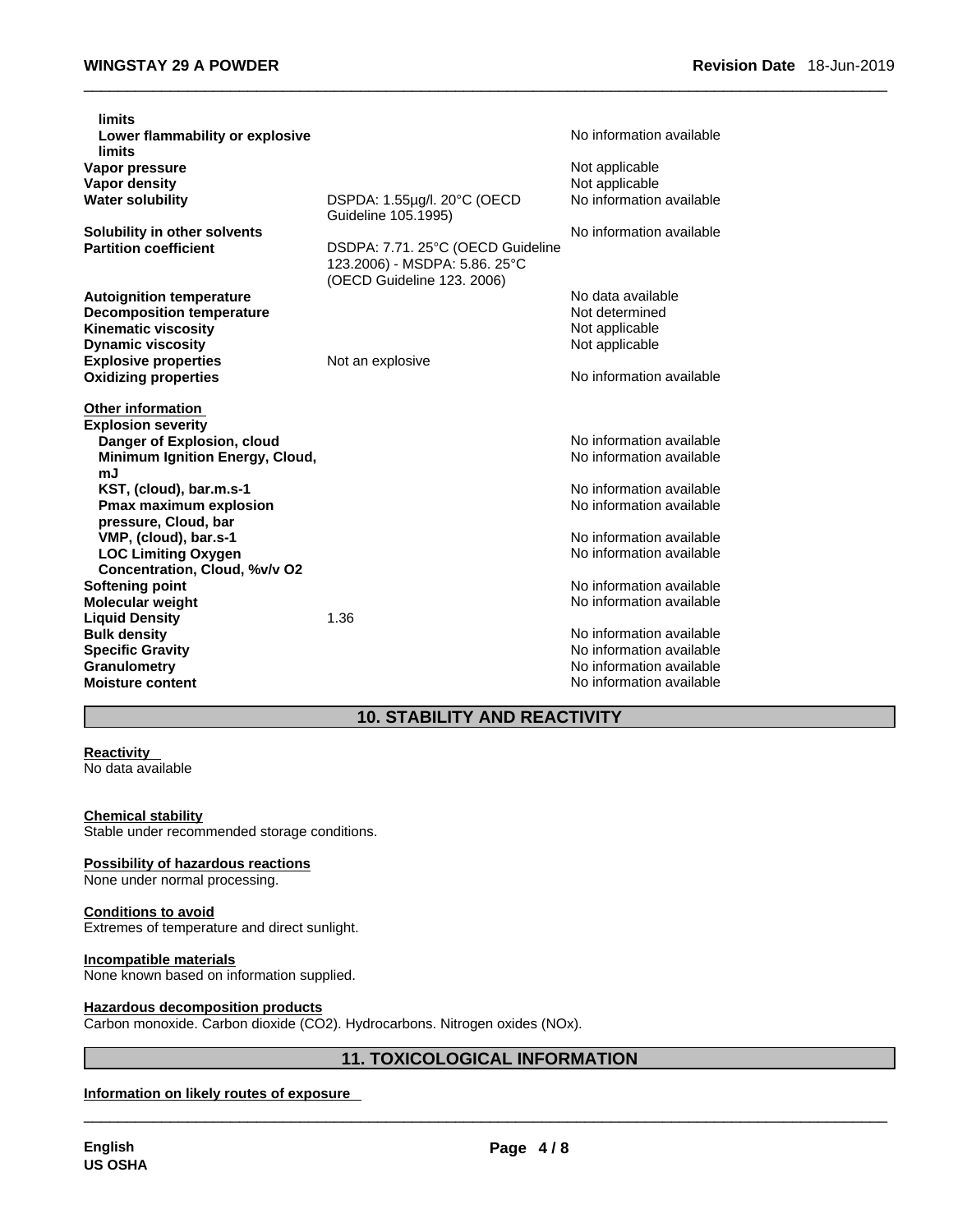#### **Product Information**

| <b>Inhalation</b>   | No data available. |
|---------------------|--------------------|
| Eye contact         | No data available. |
| <b>Skin Contact</b> | No data available. |
| Ingestion           | No data available. |

**Component Information**

**<u>Symptoms related to the physical, chemical and toxicological characteristics</u>** 

| <b>Symptoms</b>                 | No information available.                                                                             |
|---------------------------------|-------------------------------------------------------------------------------------------------------|
|                                 | Delayed and immediate effects as well as chronic effects from short and long-term exposure            |
| <b>Sensitization</b>            | No information or data specific to the product on this toxicological (health) effect is available     |
| Germ cell mutagenicity          | No information or data specific to the product on this toxicological (health) effect is<br>available. |
| Carcinogenicity                 | No information or data specific to the product on this toxicological (health) effect is<br>available. |
| <b>Reproductive toxicity</b>    | No information or data specific to the product on this toxicological (health) effect is<br>available. |
| <b>STOT - single exposure</b>   | No information or data specific to the product on this toxicological (health) effect is<br>available. |
| <b>STOT - repeated exposure</b> | No information or data specific to the product on this toxicological (health) effect is<br>available. |
| <b>Aspiration hazard</b>        | No information or data specific to the product on this toxicological (health) effect is<br>available. |

## **Numerical measures of toxicity - Product Information**

# **12. ECOLOGICAL INFORMATION**

#### **Ecotoxicity**

**Persistence and degradability** No information available.

## **Bioaccumulation**

No information available.

**Other adverse effects** No information available

# **13. DISPOSAL CONSIDERATIONS**

 $\_$  ,  $\_$  ,  $\_$  ,  $\_$  ,  $\_$  ,  $\_$  ,  $\_$  ,  $\_$  ,  $\_$  ,  $\_$  ,  $\_$  ,  $\_$  ,  $\_$  ,  $\_$  ,  $\_$  ,  $\_$  ,  $\_$  ,  $\_$  ,  $\_$  ,  $\_$  ,  $\_$  ,  $\_$  ,  $\_$  ,  $\_$  ,  $\_$  ,  $\_$  ,  $\_$  ,  $\_$  ,  $\_$  ,  $\_$  ,  $\_$  ,  $\_$  ,  $\_$  ,  $\_$  ,  $\_$  ,  $\_$  ,  $\_$  ,

### **Waste treatment methods**

**Disposal of wastes** Disposal should be in accordance with applicable regional, national and local laws and regulations.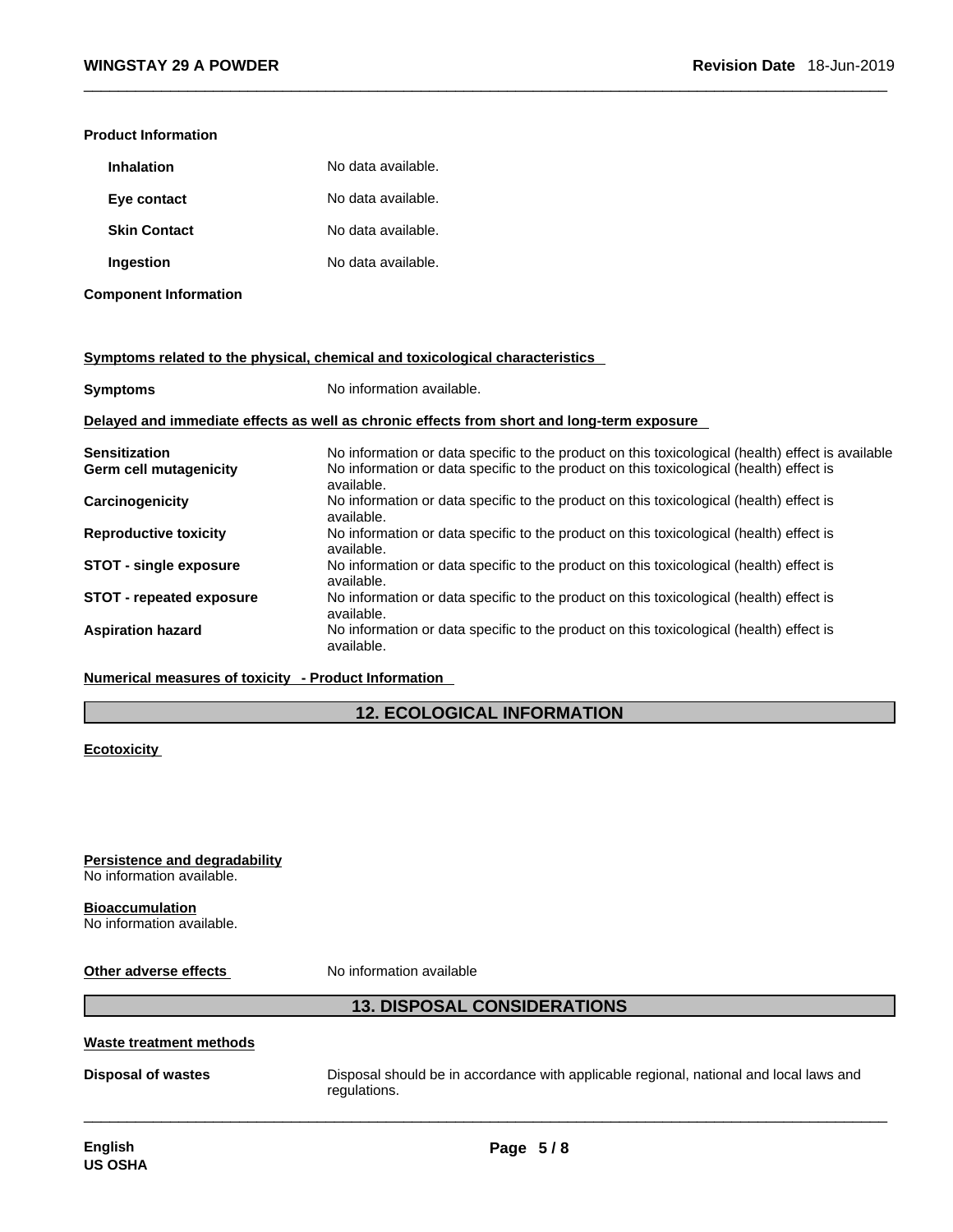**Contaminated packaging** Do not reuse container.

# **14. TRANSPORT INFORMATION**

| <b>DOT</b>                                                                                                                                                                                                                  |                                                                                                                                                                                                                                                                                               |
|-----------------------------------------------------------------------------------------------------------------------------------------------------------------------------------------------------------------------------|-----------------------------------------------------------------------------------------------------------------------------------------------------------------------------------------------------------------------------------------------------------------------------------------------|
| UN/ID no<br>Proper shipping name<br><b>Hazard class</b><br><b>Packing group</b><br><b>Special Provisions</b><br><b>Description</b><br><b>Emergency Response Guide</b><br><b>Number</b>                                      | <b>UN3077</b><br>Environmentally hazardous substance, solid, n.o.s.<br>9<br>III<br>146, 335, A112, B54, B120, IB8, IP3, N20, T1, TP33, 8<br>UN3077, Environmentally hazardous substance, solid, n.o.s. (Benzenamine, N-phenyl,<br>styrenated, Diphenylamine), 9, III, Marine pollutant<br>171 |
| <b>IATA</b><br><b>UN number</b><br>Proper shipping name<br><b>Transport hazard class(es)</b><br><b>Packing group</b><br><b>Emergency Response Guide</b><br><b>Number</b><br><b>Special Provisions</b><br><b>Description</b> | <b>UN3077</b><br>Environmentally hazardous substance, solid, n.o.s.<br>9<br>III<br>9L<br>A158, A179, A97<br>UN3077, Environmentally hazardous substance, solid, n.o.s. (Benzenamine, N-phenyl,<br>styrenated, Diphenylamine), 9, III                                                          |
| <b>IMDG</b><br><b>UN number</b><br>Proper shipping name<br><b>Transport hazard class(es)</b><br><b>Packing group</b><br>EmS-No<br><b>Special Provisions</b><br><b>Description</b>                                           | <b>UN3077</b><br>ENVIRONMENTALLY HAZARDOUS SUBSTANCE, SOLID, N.O.S.<br>9<br>III<br>F-A, S-F<br>274, 335, 966, 967<br>UN3077, ENVIRONMENTALLY HAZARDOUS SUBSTANCE, SOLID, N.O.S.<br>(BENZENAMINE, N-PHENYL, STYRENATED, DIPHENYLAMINE), 9, III, MARINE<br><b>POLLUTANT</b>                     |
| <b>MEX</b><br>Proper shipping name<br><b>Hazard class</b><br>UN/ID no<br>Packing group<br><b>Special Provisions</b><br><b>Description</b>                                                                                   | ENVIRONMENTALLY HAZARDOUS SUBSTANCE, SOLID, N.O.S.<br>9<br><b>UN3077</b><br>III<br>274, 331, 335<br>UN3077, ENVIRONMENTALLY HAZARDOUS SUBSTANCE, SOLID, N.O.S.<br>(Benzenamine, N-phenyl, styrenated, Diphenylamine), 9, III                                                                  |

# **15. REGULATORY INFORMATION**

| International Inventories |                |
|---------------------------|----------------|
| <b>AICS</b>               | Yes            |
| <b>DSL</b>                | Not determined |
| <b>IECSC</b>              | Yes            |
| <b>EINECS</b>             |                |
| <b>ENCS</b>               | No             |
| <b>KECL</b>               | Yes            |
| <b>PICCS</b>              | Yes            |
| <b>TSCA</b>               | Yes            |
| <b>NZIoC</b>              | Yes            |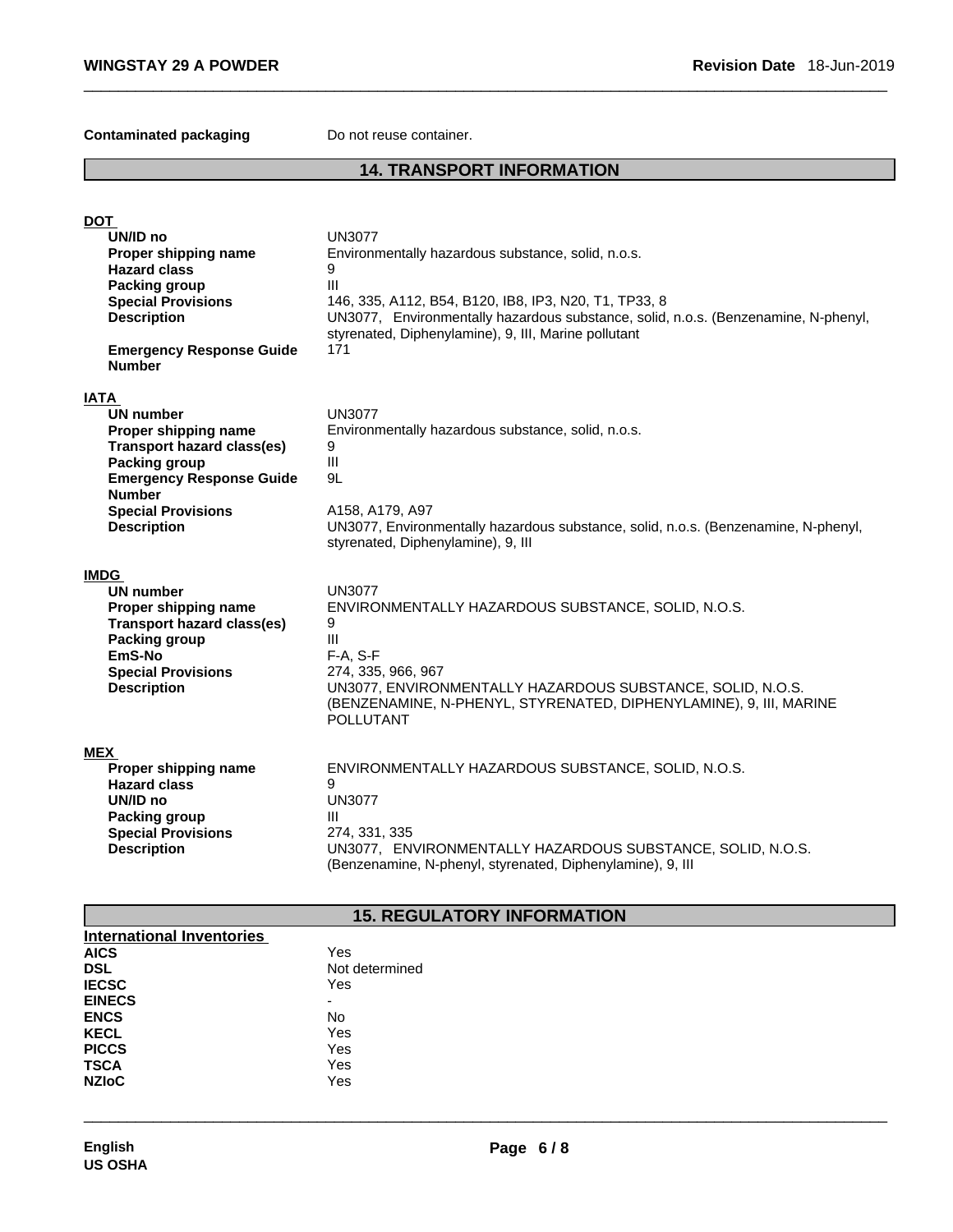#### **Legend:**

**AICS** - Australian Inventory of Chemical Substances

**DSL/NDSL** - Canadian Domestic Substances List/Non-Domestic Substances List

**IECSC** - China Inventory of Existing Chemical Substances

 **EINECS/ELINCS** - European Inventory of Existing Chemical Substances/European List of Notified Chemical Substances

**ENCS** - Japan Existing and New Chemical Substances

**KECL** - Korean Existing and Evaluated Chemical Substances

**PICCS** - Philippines Inventory of Chemicals and Chemical Substances

**TSCA** - United States Toxic Substances Control Act Section 8(b) Inventory

**NZIoC** - New Zealand Inventory of Chemicals

## **US Federal Regulations**

| <b>TSCA Section 12(b) - Chemical Export Notification:</b>  | None Listed |
|------------------------------------------------------------|-------------|
| TSCA Section 5(a)(2) – Final Significant New Use Rules:    | None Listed |
| TSCA Section 5(a)(2) - Proposed Significant New Use Rules: | None Listed |
| TSCA Section 5(e) – New Chemical Exposure Limits (NCELs):  | None Listed |

## **SARA 313**

Section 313 of Title III of the Superfund Amendments and Reauthorization Act of 1986 (SARA). This product does not contain any chemicals which are subject to the reporting requirements of the Act and Title 40 of the Code of Federal Regulations, Part 372

| SARA 311/312 Hazard Categories    |    |  |
|-----------------------------------|----|--|
| Acute health hazard               | N٥ |  |
| <b>Chronic Health Hazard</b>      | No |  |
| <b>Fire hazard</b>                | No |  |
| Sudden release of pressure hazard | No |  |
| <b>Reactive Hazard</b>            | No |  |

## **CERCLA**

This material, as supplied, does not contain any substances regulated as hazardous substances under the Comprehensive Environmental Response Compensation and Liability Act (CERCLA) (40 CFR 302) or the Superfund Amendments and Reauthorization Act (SARA) (40 CFR 355). There may be specific reporting requirements at the local, regional, or state level pertaining to releases of this material

## **US State Regulations**

#### **California Proposition 65**

This product can expose you to chemicals including those listed below, which is [are] known to the State of California to cause cancer, birth defects or other reproductive harm. For more information go to www.P65Warnings.ca.gov Other Prop 65 components may be present in the product

| <b>Chemical name</b> | <b>California</b><br>oosition 65<br>на |
|----------------------|----------------------------------------|
| $A2-F$<br>stvrene.   | `arcinoger                             |

# **16. OTHER INFORMATION**

| <b>Revision Date</b> | 18-Jun-2019                                       |
|----------------------|---------------------------------------------------|
| <b>Revision Note</b> |                                                   |
| <b>Revision Note</b> | SDS sections updated, 1, 3, 4, 8, 11, 12, 15, 16. |
| <b>Disclaimer</b>    |                                                   |
|                      |                                                   |

The information provided above is intended as a guide to assist in the safe handling, use, processing, storage, transportation, disposal and release of the material listed. Nothing contained herein is to be considered as an express or implied warranty of performance or quality. The information relates only to the specific material designated and may not be applicable when such material is used in combination with any other materials or as part of any process, except as otherwise expressly described herein. The information is believed to be true and correct as of the date issued. Always **make sure you are using the most current information available. The material described herein isproduced for**